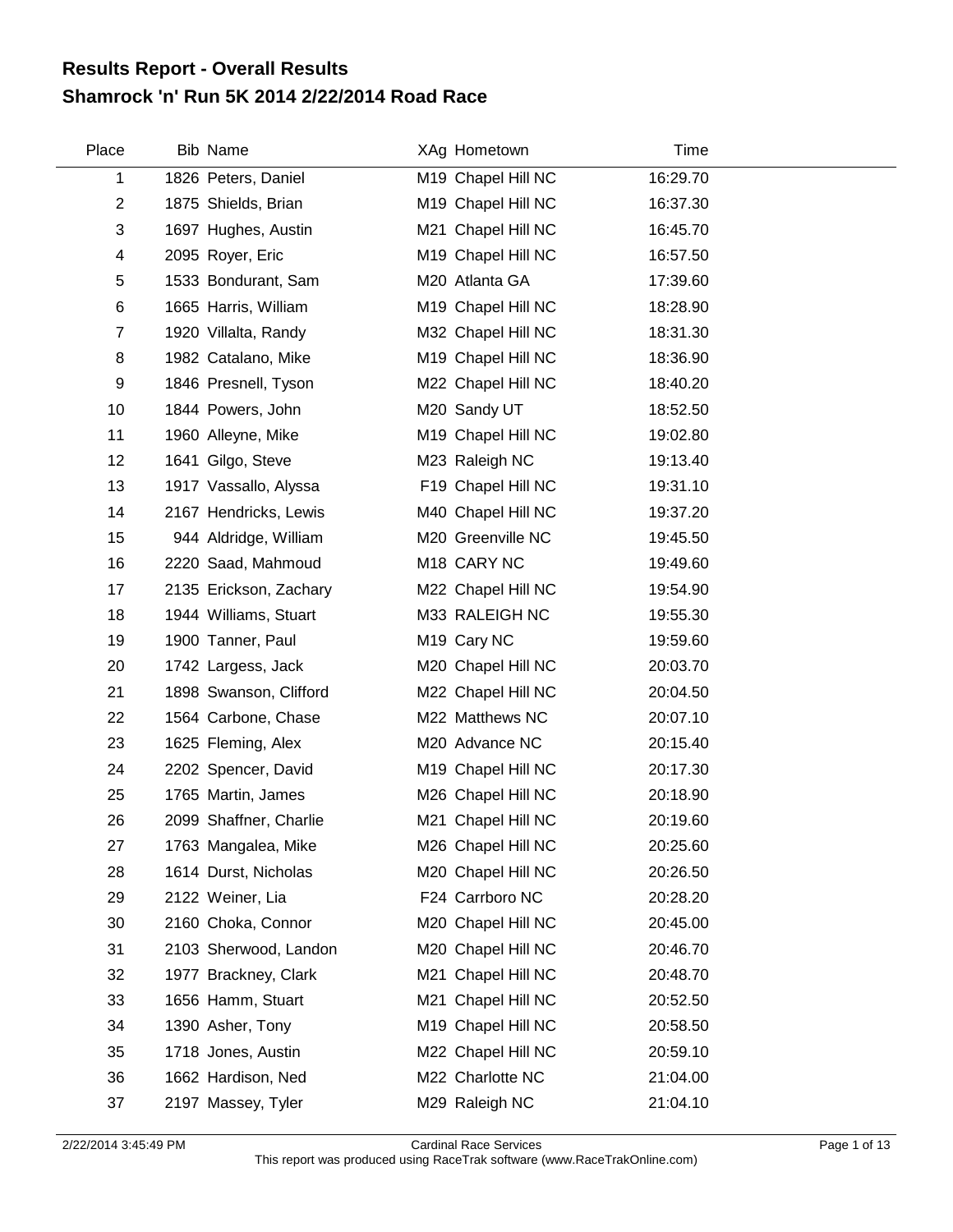| Place | <b>Bib Name</b>             |                | XAg Hometown        | Time     |  |
|-------|-----------------------------|----------------|---------------------|----------|--|
| 38    | 1964 Arend, Rob             |                | M20 Chapel Hill NC  | 21:10.00 |  |
| 39    | 1659 Hanna, Fadi            |                | M20 Chapel Hill NC  | 21:10.70 |  |
| 40    | 1545 Brinkley, Michael      |                | M31 Chapel Hill NC  | 21:11.40 |  |
| 41    | 1942 Williams, Blair        |                | M24 Durham NC       | 21:25.00 |  |
| 42    | 2153 Schmitz, William       |                | M41 Chapel Hill NC  | 21:26.50 |  |
| 43    | 2062 Merritt, Gabrielle     |                | F19 Elon NC         | 21:27.20 |  |
| 44    | 2047 Lonergan, Katie        |                | F21 Chapel Hill NC  | 21:29.90 |  |
| 45    | 2113 Tate, Grace            |                | F14 Chapel Hill NC  | 21:30.60 |  |
| 46    | 1634 Gabriel, Benjamin      |                | M20 Chapel Hill NC  | 21:31.60 |  |
| 47    | 1596 Dalton, Michael        |                | M21 Chapel Hill NC  | 21:36.80 |  |
| 48    | 2208 Brewner, Scott         |                | M52 Durham NC       | 21:42.90 |  |
| 49    | 1546 Brodowicz, Christopher |                | M21 Chapel Hill NC  | 21:49.60 |  |
| 50    | 1738 Krolak, Chris          |                | M20 Chapel Hill NC  | 21:53.40 |  |
| 51    | 1972 Blair, Josh            |                | M18 Chapel Hill NC  | 21:55.50 |  |
| 52    | 1770 McCaul, Evans          |                | M22 Chapel Hill NC  | 21:59.80 |  |
| 53    | 1635 Gallager, Ian          |                | M20 Chapel Hill NC  | 22:09.20 |  |
| 54    | 1696 Hu, John               |                | M18 Chapel Hill NC  | 22:09.50 |  |
| 55    | 1711 Jennings, Caroline     |                | F18 Chapel Hill NC  | 22:14.70 |  |
| 56    | 2172 Powell, Brian          |                | M17 Durham NC       | 22:14.70 |  |
| 57    | 2033 Keough, Caroline       |                | F18 Chapel Hill NC  | 22:14.70 |  |
| 58    | 2161 Abiona, Victor         |                | M20 Chapel Hill NC  | 22:16.10 |  |
| 59    | 2112 Tate, Andrew           |                | M48 Chapel Hill NC  | 22:16.80 |  |
| 60    | 1647 Goff, Daniel           |                | M20 Dunn NC         | 22:25.10 |  |
| 61    | 1932 Westrick, Aaron        |                | M38 Chapel Hill NC  | 22:29.70 |  |
| 62    | 1954 Yarbrough, Caroline    |                | F17 Greensboro NC   | 22:36.50 |  |
| 63    | 2021 Hodgin, Wes            |                | M21 Chapel Hill NC  | 22:42.00 |  |
| 64    | 1782 Medlin, Keith          |                | M52 Cary NC         | 22:43.50 |  |
| 65    | 1531 Boesch, Emily          |                | F18 Cary NC         | 22:46.90 |  |
| 66    | 2193 Unknown, 10            | U <sub>0</sub> |                     | 22:47.70 |  |
| 67    | 2079 Pace, Bramwell         |                | M19 Chapel Hill NC  | 22:52.10 |  |
| 68    | 1968 Barbour, Andrew        |                | M22 Boone NC        | 22:55.20 |  |
| 69    | 2007 Fatheree, Jacob        |                | M19 Chapel Hill NC  | 22:55.50 |  |
| 70    | 2107 Standard, Sean         |                | M19 Chapel Hill NC  | 22:56.70 |  |
| 71    | 1901 Tayloe, Mary           |                | F19 Elkin NC        | 22:56.90 |  |
| 72    | 1891 Stewart, Sarah         |                | F20 Fayetteville NC | 22:57.40 |  |
| 73    | 2267 Stewart, John          |                | M19 Chapel Hill NC  | 22:59.50 |  |
| 74    | 2222 Schossow, Clay         |                | M28 Chapel Hill NC  | 23:10.10 |  |
| 75    | 1975 Boneparth, Neil        |                | M19 lawrence NY     | 23:13.30 |  |
| 76    | 2157 Abiona, vincent        |                | M20 Durham NC       | 23:15.10 |  |
| 77    | 1745 Lee, Matt              |                | M20 CARY NC         | 23:17.20 |  |

 $\overline{a}$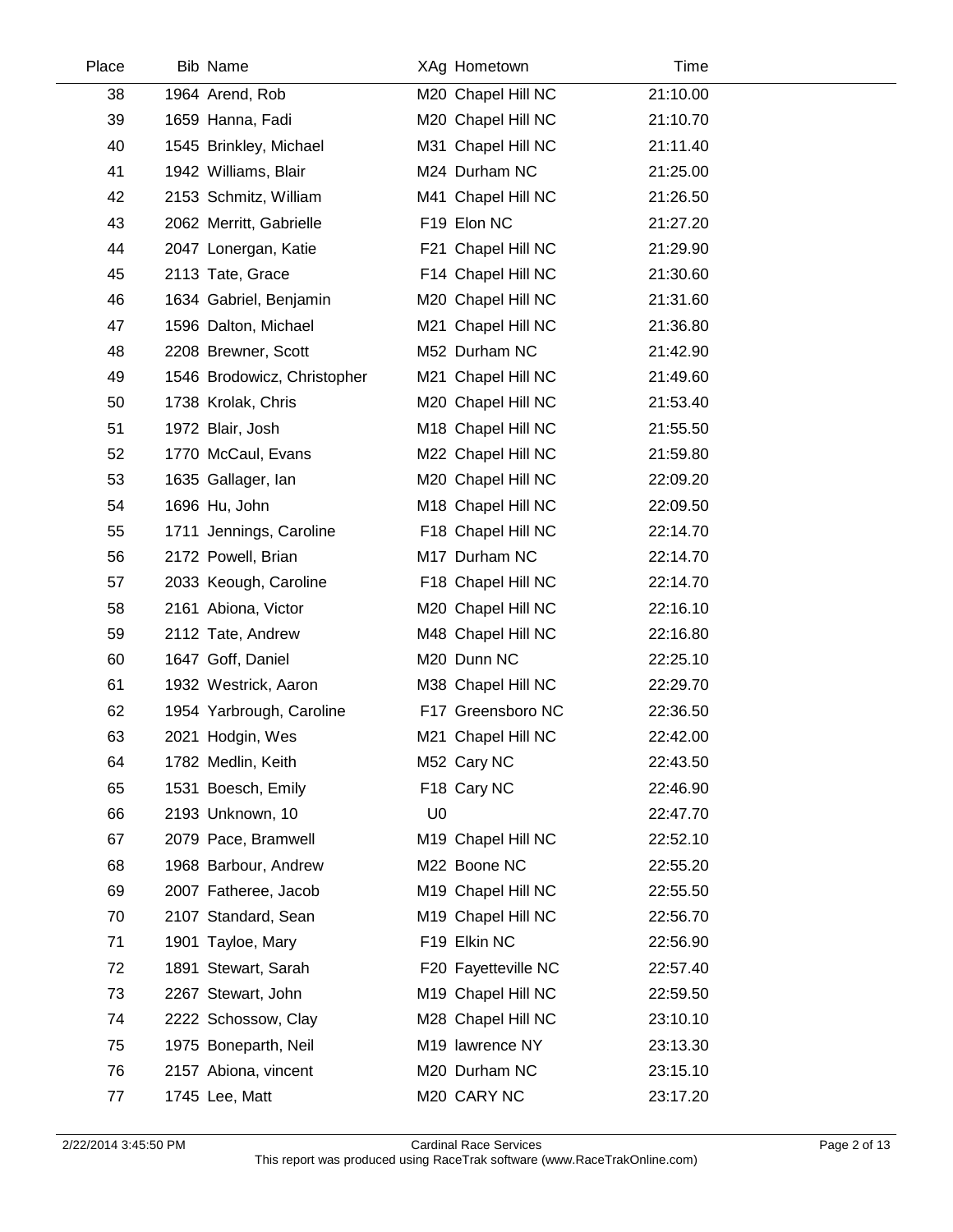| Place | <b>Bib Name</b>           | XAg Hometown             | Time     |  |
|-------|---------------------------|--------------------------|----------|--|
| 78    | 1913 Tyler, Tiffany       | F22 RALEIGH NC           | 23:17.50 |  |
| 79    | 2015 Harris, Timothy      | M59 Greensboro NC        | 23:20.30 |  |
| 80    | 1930 weisenfeld, jonathon | M39 Hillsborough NC      | 23:20.40 |  |
| 81    | 1772 McClure, William     | M12 Chapel Hill NC       | 23:21.20 |  |
| 82    | 1943 Williams, Pauline    | F34 RALEIGH NC           | 23:21.50 |  |
| 83    | 1560 Burgiss, Drew        | F22 Chapel Hill NC       | 23:21.80 |  |
| 84    | 1863 Saintsing, Jim       | M56 Greensboro NC        | 23:28.90 |  |
| 85    | 1843 Powell, John         | M26 Raleigh NC           | 23:30.00 |  |
| 86    | 2189 Barger, Sarah        | F22 Chapel Hill NC       | 23:35.20 |  |
| 87    | 2270 Saad, Amena          | F16 CARY NC              | 23:37.40 |  |
| 88    | 2200 evans, greigh        | M27 Raleigh NC           | 23:43.70 |  |
| 89    | 1864 Saunders, Julia      | F24 Charlotte NC         | 23:45.40 |  |
| 90    | 1515 Barrett, Mari        | F52 Sullivan's Island SC | 23:45.70 |  |
| 91    | 1628 Fosberg, Anna        | F19 Hendersonville NC    | 23:48.40 |  |
| 92    | 2039 Kowalczyk, Sonya     | F21 Chapel Hill NC       | 23:49.60 |  |
| 93    | 2149 Riedle, Lauren       | F21 Chapel Hill NC       | 23:50.80 |  |
| 94    | 1669 Hart, Rachel         | F13 Chapel Hill NC       | 23:51.40 |  |
| 95    | 2269 Hatzis, Alexander    | M20 Chapel Hill NC       | 24:00.10 |  |
| 96    | 1574 Chadwick, Bryan      | M20 Chapel Hill NC       | 24:03.70 |  |
| 97    | 1708 Jarvis, Connor       | M20 Clemmons NC          | 24:04.30 |  |
| 98    | 2060 Merendino, Katelyn   | F19 Chapel Hill NC       | 24:05.00 |  |
| 99    | 1777 McKnight, Brent      | M20 Chapel Hill NC       | 24:14.60 |  |
| 100   | 1755 Lippold, Caroline    | F21 Winston-Salem NC     | 24:16.30 |  |
| 101   | 1885 Spickard, Anna       | F21 Nashville TN         | 24:16.60 |  |
| 102   | 2275 Roberts, Simon       | M26 Hillsborough NC      | 24:21.60 |  |
| 103   | 1615 Edwards, Peyton      | F19 Chapel Hill NC       | 24:22.30 |  |
| 104   | 1908 Towner, Russell      | M19 Chapel Hill NC       | 24:23.00 |  |
| 105   | 2210 INIGUEZ, ERIC        | M26 Ft. Bragg NC         | 24:34.80 |  |
| 106   | 1850 Randall, Hannah      | F18 Asheville NC         | 24:37.10 |  |
| 107   | 1583 Cole, Nathan         | M19 Chapel Hill NC       | 24:40.90 |  |
| 108   | 1703 Iskander, Chris      | M22 Clemmons NC          | 24:41.70 |  |
| 109   | 1585 Coleman, Teresa      | F39 Roxboro NC           | 24:46.80 |  |
| 110   | 1979 Capper, Rory         | M22 Chapel Hill NC       | 24:50.50 |  |
| 111   | 1535 Boone, Jackson       | M20 Chapel Hill NC       | 24:51.50 |  |
| 112   | 2224 Butt, Craig          | M38 DURHAM NC            | 24:59.40 |  |
| 113   | 1881 Snyder, Patrick      | M22 Cary NC              | 25:01.40 |  |
| 114   | 1941 Wilkins, Lyman       | M54 Durham NC            | 25:05.50 |  |
| 115   | 1575 Chase, Rhea          | F34 DURHAM NC            | 25:07.60 |  |
| 116   | 2234 Easthom, Emily       | F14 Chapel Hill NC       | 25:12.60 |  |
| 117   | 1551 Brown, Kelsey        | F22 Chapel Hill NC       | 25:13.00 |  |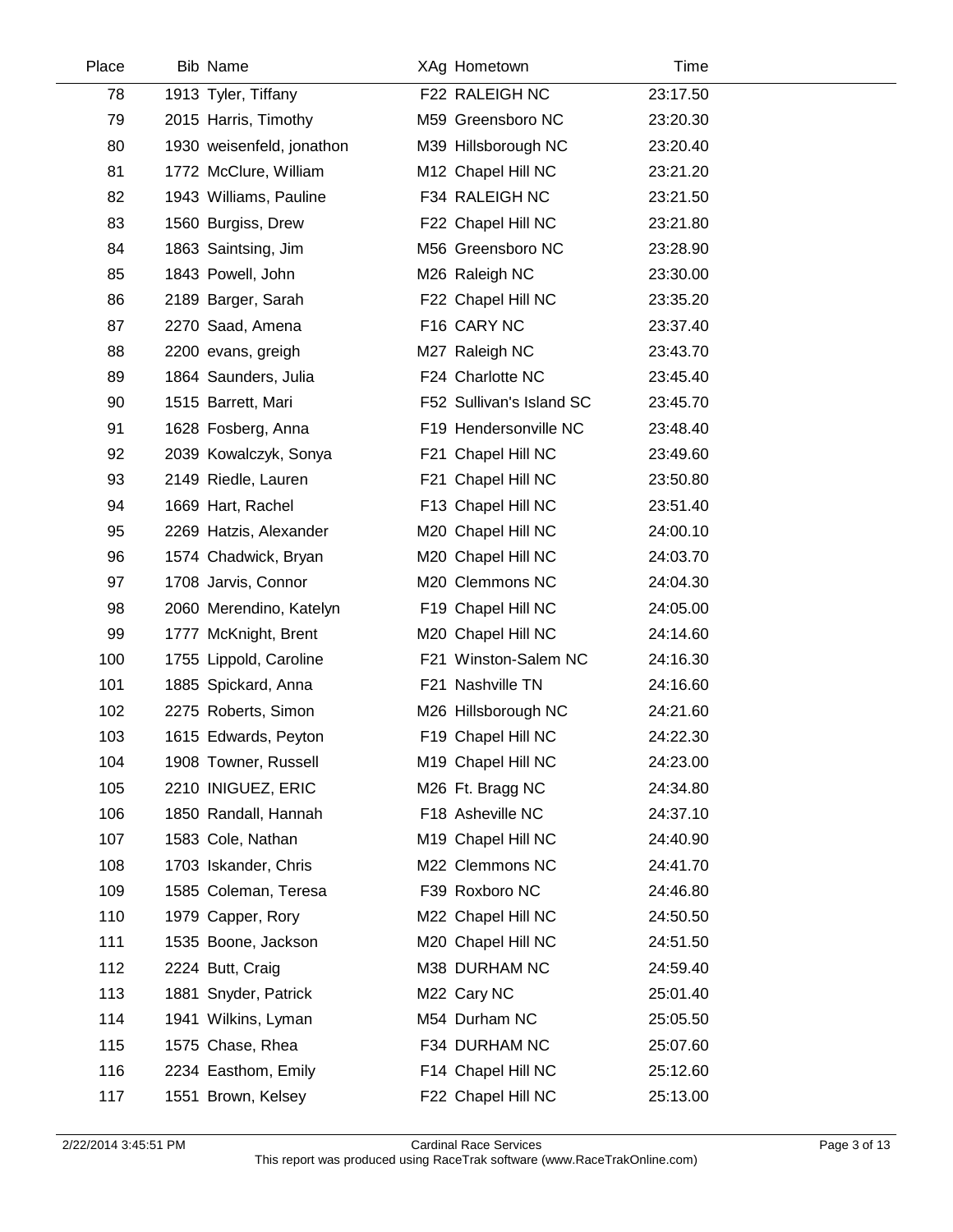| Place | Bib Name                   |                | XAg Hometown           | Time     |  |
|-------|----------------------------|----------------|------------------------|----------|--|
| 118   | 1974 Bondurant, Stuart     |                | M56 Atlanta GA         | 25:13.30 |  |
| 119   | 2128 Allyn, Danielle       |                | F21 Chapel Hill NC     | 25:13.80 |  |
| 120   | 2263 jackson, scott        |                | M54 Durham NC          | 25:14.20 |  |
| 121   | 2115 Treasure, Graham      |                | M19 Knoxville TN       | 25:20.00 |  |
| 122   | 1657 Hammer, David         |                | M59 Greensboro NC      | 25:20.60 |  |
| 123   | 1417 Barber, Katie         |                | F20 Advance NC         | 25:20.80 |  |
| 124   | 1807 O'Halloran, Allison   |                | F21 Summerfield NC     | 25:22.00 |  |
| 125   | 1746 LeGrand, Grace        |                | F19 Chapel Hill NC     | 25:25.00 |  |
| 126   | 1906 Thurman, Abby         |                | F19 Chapel Hill NC     | 25:28.30 |  |
| 127   | 1866 Schroeder, Brett      |                | M23 DURHAM NC          | 25:28.50 |  |
| 128   | 1778 McKnight, Ellen       |                | F22 Chapel Hill NC     | 25:28.90 |  |
| 129   | 1623 Ferguson, James       |                | M49 Chapel Hill NC     | 25:32.00 |  |
| 130   | 1520 Beatty, Gregory       |                | M38 Chapel Hill NC     | 25:34.70 |  |
| 131   | 2017 Held, Gary            |                | M61 Chapel Hill NC     | 25:35.10 |  |
| 132   | 1363 Andracchio, Ann Dunn  |                | F21 Rocky Mount NC     | 25:35.20 |  |
| 133   | 1927 Walsh, Brittany       |                | F25 Greenville NC      | 25:36.10 |  |
| 134   | 1928 Walsh, Kerry          |                | F21 Chapel Hill NC     | 25:36.10 |  |
| 135   | 1810 orlowski, lindsey     |                | f19 Chapel Hill NC     | 25:37.20 |  |
| 136   | 1750 Leik, Emily           |                | F25 Charlottesville VA | 25:37.30 |  |
| 137   | 1749 Leik, David           |                | M53 greensboro NC      | 25:37.30 |  |
| 138   | 1748 Leik, Chandler        |                | F21 greensboro NC      | 25:37.50 |  |
| 139   | 1893 Stoyan, Alissandra    |                | F29 Carrboro NC        | 25:39.50 |  |
| 140   | 950 Alford, Ali            |                | F19 Jacksonville NC    | 25:39.80 |  |
| 141   | 2008 Ferebee, Mary Kathryn |                | F22 Charlotte NC       | 25:41.00 |  |
| 142   | 2013 Grigg, Anne           |                | F22 Charlotte NC       | 25:41.20 |  |
| 143   | 2025 Ingle, James          |                | M22 Cary NC            | 25:42.00 |  |
| 144   | 2044 Leonard, Karen        |                | F19 Chapel Hill NC     | 25:42.90 |  |
| 145   | 1712 Johnson, Andrew       |                | M25 Raleigh NC         | 25:44.10 |  |
| 146   | 2094 Rothstein, Matt       |                | M21 Chapel Hill NC     | 25:44.90 |  |
| 147   | 2148 Price, India          |                | F14 Chapel Hill NC     | 25:45.60 |  |
| 148   | 2211 Morin, Joseph         |                | M26 West Warwick RI    | 25:49.30 |  |
| 149   | 1556 Buehler, Hubby        |                | M25 Chapel Hill NC     | 25:49.60 |  |
| 150   | 963 Allen, George          |                | M52 Raleigh NC         | 25:52.20 |  |
| 151   | 2229 Unknown, 12           | U <sub>0</sub> |                        | 25:52.60 |  |
| 152   | 1874 Sheets, Rachel        |                | F23 Chatham NJ         | 25:53.30 |  |
| 153   | 2264 Reebye, Uday          |                | M39 Chapel Hill NC     | 25:55.30 |  |
| 154   | 1729 Kariisa, Ankunda      |                | F27 Raleigh NC         | 25:56.20 |  |
| 155   | 1950 Workman, Anne         |                | F22 BURLINGTON NC      | 25:57.70 |  |
| 156   | 1914 Ughetta, Paul         |                | M24 Chatham NJ         | 26:04.30 |  |
| 157   | 2104 Smith, Janice         |                | F29 Durham NC          | 26:12.40 |  |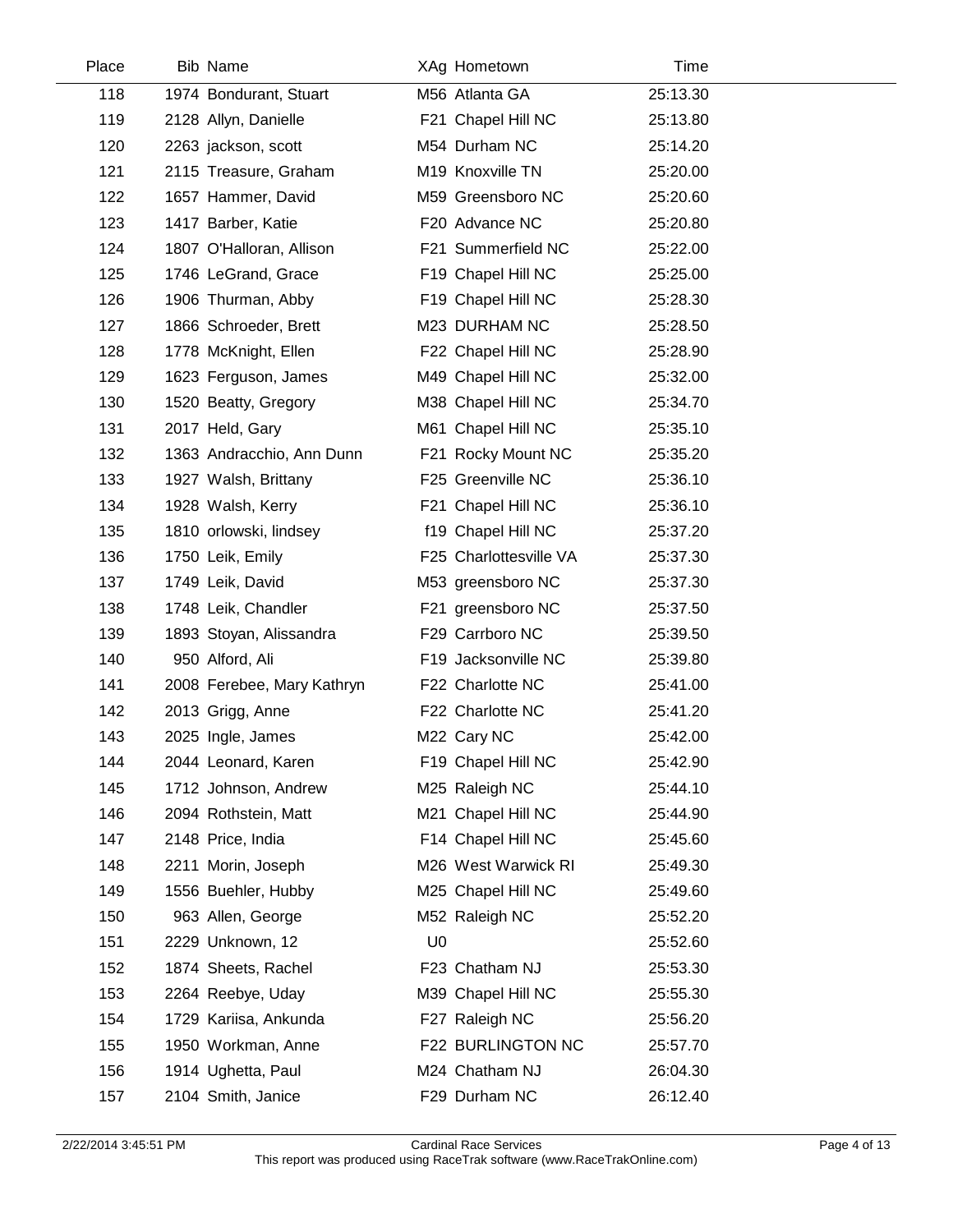| Place | <b>Bib Name</b>                | XAg Hometown         | Time     |
|-------|--------------------------------|----------------------|----------|
| 158   | 2051 Mandel, Aaron             | M42 Durham NC        | 26:12.90 |
| 159   | 1719 Jones, Caroline           | F41 Chapel Hill NC   | 26:14.20 |
| 160   | 1572 Cauley, Erin              | F21 Raleigh NC       | 26:14.70 |
| 161   | 2205 Mead, Tyler               | F9 Chapel Hill NC    | 26:17.30 |
| 162   | 1961 Ambler, Elizabeth         | F20 Chapel Hill NC   | 26:23.80 |
| 163   | 1457 Barnett, Will             | M26 Raleigh NC       | 26:25.80 |
| 164   | 2109 Stewart, Charlie          | M55 Charlotte NC     | 26:26.40 |
| 165   | 2156 Taylor, John              | M19 Chapel Hill NC   | 26:27.00 |
| 166   | 1590 core, john                | M53 Raleigh NC       | 26:31.90 |
| 167   | 2190 Bowe, Emily               | F21 Chapel Hill NC   | 26:32.00 |
| 168   | 1581 Cole, G. Jarrard          | M24 New York NY      | 26:32.30 |
| 169   | 2158 Buige, Ashley             | F18 Concord NC       | 26:33.20 |
| 170   | 1940 Wilkey, Sarah             | F22 Carrboro NC      | 26:33.90 |
| 171   | 1812 Osborne, Zack             | M63 Greensboro NC    | 26:34.50 |
| 172   | 1953 Wu, Joanne                | F22 Raleigh NC       | 26:38.80 |
| 173   | 2261 Jenkins, Ssuanna          | F18 Wilmington NC    | 26:39.70 |
| 174   | 1892 stockton, katie           | f23 Chapel Hill NC   | 26:44.70 |
| 175   | 1856 Rogers, Jamie             | F28 Carrboro NC      | 26:45.20 |
| 176   | 1762 Ludwig, Matthew           | M29 Carrboro NC      | 26:45.30 |
| 177   | 2262 reebye, laura             | F40 Chapel Hill NC   | 26:48.20 |
| 178   | 1704 Jackson, Bailey           | F19 Chapel Hill NC   | 26:51.40 |
| 179   | 2048 Love, Kevin               | M21 Chapel Hill NC   | 27:04.30 |
| 180   | 2196 HOLLAND, Steve            | M52 Greensboro NC    | 27:04.90 |
| 181   | 1571 Caudill, Anna             | F19 Winston-Salem NC | 27:05.60 |
| 182   | 1857 Rose, Emily               | F16 Charlotte NC     | 27:06.40 |
| 183   | 2232 gacevich, adrianne        | F19 Charlotte NC     | 27:06.50 |
| 184   | 2111 Sutherland, Joel          | M29 Carrboro NC      | 27:08.50 |
| 185   | 979 ALMEIDA, PATRICIA          | F28 Efland NC        | 27:13.20 |
| 186   | 2170 Cowell, Rebekah           | F33 Pittsboro NC     | 27:15.30 |
| 187   | 1622 Ferguson, Amy             | F50 Chapel Hill NC   | 27:18.00 |
| 188   | 2034 Kirschke-Schwartz, Genevi | F19 Chapel Hill NC   | 27:18.10 |
| 189   | 1582 Cole, Geoffrey            | M57 athens GA        | 27:26.10 |
| 190   | 1896 Sullivan, Joe             | M18 Bay Village OH   | 27:26.90 |
| 191   | 2110 Sullivan, Barb            | F52 Bay Village OH   | 27:27.20 |
| 192   | 2137 Goodson, Kelsey           | F26 Sapphire NC      | 27:30.00 |
| 193   | 1764 Manring, Erik             | M49 Raleigh NC       | 27:33.50 |
| 194   | 1796 Nealley, Pete             | M51 Durham NC        | 27:34.20 |
| 195   | 1926 Wall, Hillary             | F20 Chapel Hill NC   | 27:34.60 |
| 196   | 1589 Cook, Ariane              | F20 Chapel Hill NC   | 27:35.40 |
| 197   | 2038 Koonce, Lindsay           | F20 Rutherfordton NC | 27:35.40 |
|       |                                |                      |          |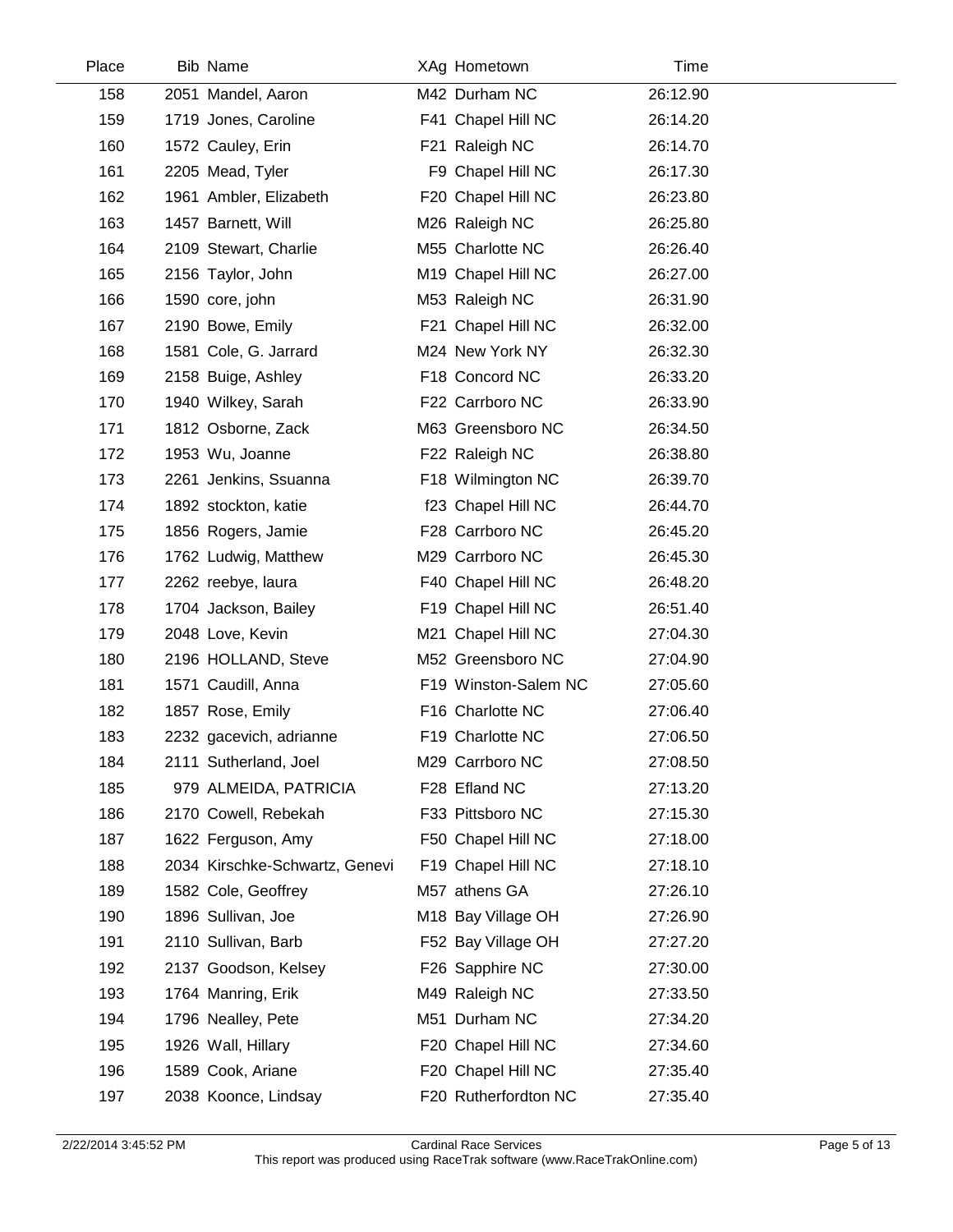| Place | <b>Bib Name</b>          |                 | XAg Hometown          | Time     |  |
|-------|--------------------------|-----------------|-----------------------|----------|--|
| 198   | 1771 McClure, Elizabeth  |                 | F45 Chapel Hill NC    | 27:42.60 |  |
| 199   | 2129 Bae, Myung          |                 | M26 Spartanburg SC    | 27:43.30 |  |
| 200   | 2144 Mitchell, Kelsie    |                 | F21 Chapel Hill NC    | 27:43.40 |  |
| 201   | 1566 carmean, caitlyn    |                 | f20 greensboro NC     | 27:45.50 |  |
| 202   | 1823 Peluso, Emily       |                 | F19 Concord NC        | 27:46.30 |  |
| 203   | 1921 Vowell, Jacob       |                 | M20 Chapel Hill NC    | 27:46.60 |  |
| 204   | 1904 Thompson, Blair     |                 | F20 Chapel Hill NC    | 27:49.00 |  |
| 205   | 1840 Porter, Tina        |                 | F39 DURHAM NC         | 27:51.90 |  |
| 206   | 2020 Hiskey, Arlee       |                 | F19 Chapel Hill NC    | 28:01.70 |  |
| 207   | 2173 polomar, arjuna     | F <sub>26</sub> |                       | 28:01.90 |  |
| 208   | 1852 Riehl, Jack         |                 | M21 Chapel Hill NC    | 28:05.40 |  |
| 209   | 1907 Tidwell, Cate       |                 | F24 DURHAM NC         | 28:11.40 |  |
| 210   | 1683 Heyder, Rina        |                 | F19 Elizabeth City NC | 28:17.80 |  |
| 211   | 2191 Walker, Georgia     |                 | F21 Chapel Hill NC    | 28:19.10 |  |
| 212   | 2185 Fritz, Nora         |                 | F21 CARY NC           | 28:19.30 |  |
| 213   | 1833 Plastina, Frank     |                 | M51 CARY NC           | 28:19.70 |  |
| 214   | 2086 Plastina, Anna      |                 | F21 CARY NC           | 28:19.80 |  |
| 215   | 2214 Sykes, Grace        |                 | F23 DURHAM NC         | 28:20.20 |  |
| 216   | 1648 Goode, Mary         |                 | F22 Charlotte NC      | 28:20.70 |  |
| 217   | 1555 Buckthal, Caki      |                 | F23 Chapel Hill NC    | 28:20.90 |  |
| 218   | 1723 Jones, Lisa         |                 | F52 Raleigh NC        | 28:25.40 |  |
| 219   | 1580 Coffman, Summer     |                 | F29 Durham NC         | 28:25.70 |  |
| 220   | 1976 Bowen, Lee          |                 | F59 Durham NC         | 28:26.90 |  |
| 221   | 1724 Jones, Robert       |                 | M54 Raleigh NC        | 28:28.00 |  |
| 222   | 1642 Gladney, Roderick   |                 | M20 Thomasville NC    | 28:29.30 |  |
| 223   | 1827 Petrea, Anna        |                 | F23 Bahama NC         | 28:31.80 |  |
| 224   | 1741 landau, hillary     |                 | F21 Mendham NJ        | 28:32.50 |  |
| 225   | 1626 Fletcher, Alex      |                 | M21 WAKE FOREST N     | 28:37.40 |  |
| 226   | 1955 Youmans, Devyn      |                 | F20 Chapel Hill NC    | 28:37.90 |  |
| 227   | 1804 Nthiga, Sophy       |                 | F27 Raleigh NC        | 28:49.70 |  |
| 228   | 2213 Kimel, Jennie       |                 | F22 Waynesville NC    | 28:51.20 |  |
| 229   | 1687 High, Les           |                 | M52 Whiteville NC     | 28:51.50 |  |
| 230   | 1727 Jordan, Katalin     |                 | F26 Raleigh NC        | 28:55.80 |  |
| 231   | 1845 Powers, Lorraine    |                 | F48 Raleigh NC        | 28:59.90 |  |
| 232   | 2101 Shaw, David         |                 | M25 Raleigh NC        | 29:00.70 |  |
| 233   | 1768 Marvin, David       |                 | M18 Charlotte NC      | 29:01.70 |  |
| 234   | 1598 Dascoli, Alexandria |                 | F20 Chapel Hill NC    | 29:02.10 |  |
| 235   | 1924 Vynalek, Melanie    |                 | F16 Clemmons NC       | 29:02.70 |  |
| 236   | 1594 Current, Shelton    |                 | F20 Belmont NC        | 29:02.80 |  |
| 237   | 2029 Johnson, Frances    |                 | F25 Durham NC         | 29:03.00 |  |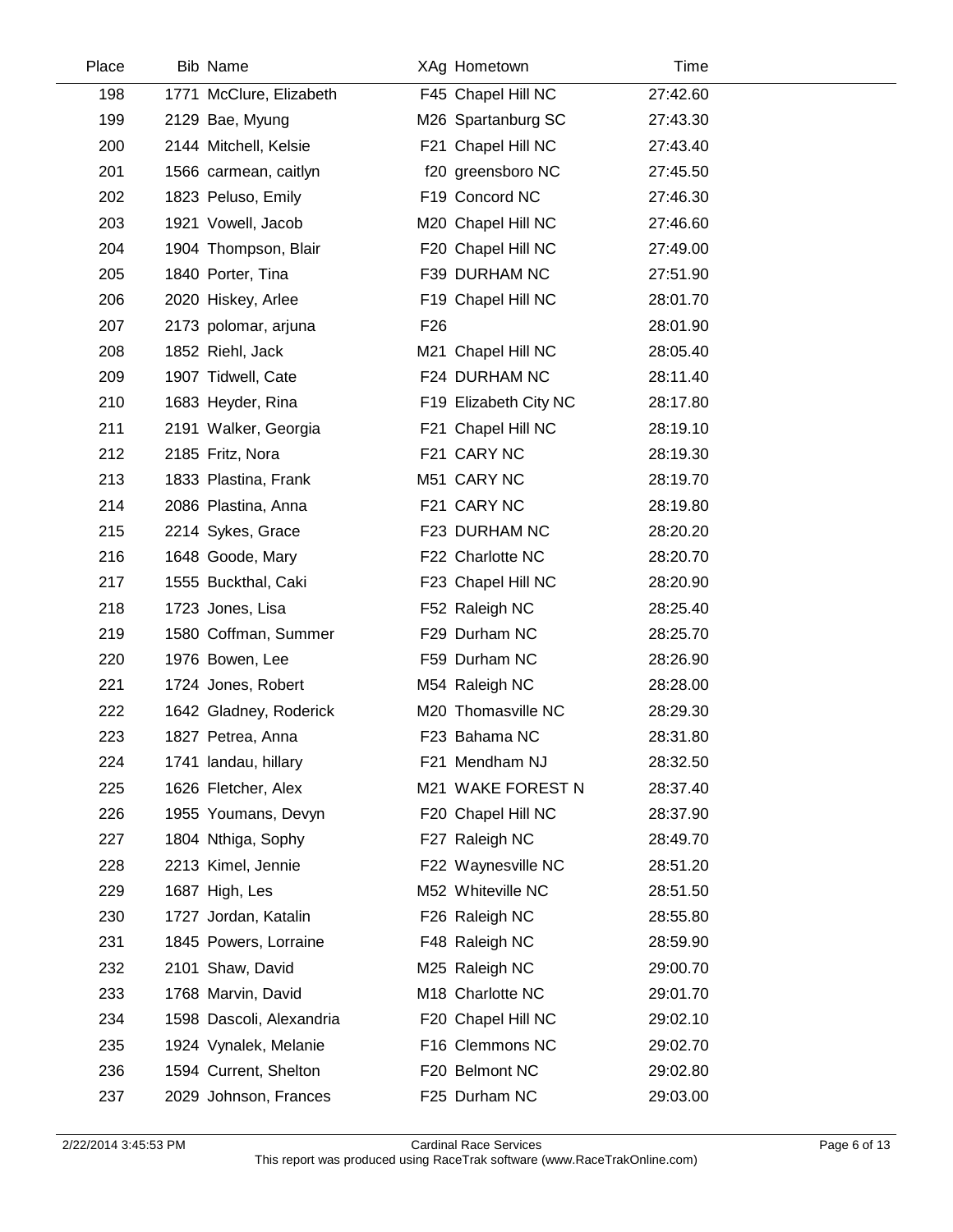| Place | <b>Bib Name</b>         | XAg Hometown             | Time     |  |
|-------|-------------------------|--------------------------|----------|--|
| 238   | 1743 Leadbetter, Diane  | F20 DURHAM NC            | 29:07.90 |  |
| 239   | 2239 Izquierdo, Javier  | M37 Chapel Hill NC       | 29:08.30 |  |
| 240   | 1595 Dais, Jaslin       | F25 Durham NC            | 29:08.60 |  |
| 241   | 1744 Ledgerwood, Carrie | F18 Charlotte NC         | 29:09.80 |  |
| 242   | 2231 SPALLINO, TAYLOR   | F21 Chapel Hill NC       | 29:10.80 |  |
| 243   | 2162 Paylor, Shannon    | F18 Chapel Hill NC       | 29:11.50 |  |
| 244   | 2209 Elwood, Sam        | M21 Fort Bragg NC        | 29:16.40 |  |
| 245   | 1671 Hauprich, Katrina  | F20 Chapel Hill NC       | 29:19.40 |  |
| 246   | 1888 Sridhar, Amaanti   | F21 Durham NC            | 29:25.40 |  |
| 247   | 2218 harris, william    | m38 Pittsboro NC         | 29:26.50 |  |
| 248   | 1877 Siler, Hanna       | F20 Oak Ridge NC         | 29:29.20 |  |
| 249   | 2228 Thompson, David    | M14 Durham NC            | 29:30.30 |  |
| 250   | 1737 Kirk, Kylee        | F25 Durham NC            | 29:31.30 |  |
| 251   | 2002 Drab, Brenna       | F20 Chapel Hill NC       | 29:32.30 |  |
| 252   | 1477 Barrett, Glenn     | M57 Sullivan's Island SC | 29:35.90 |  |
| 253   | 1550 Brown, Katie       | F22 Chapel Hill NC       | 29:37.10 |  |
| 254   | 1809 O'Reilly, Rick     | M64 greensboro NC        | 29:44.30 |  |
| 255   | 1700 Hunt, Charlotte    | F17 Rocky Mount NC       | 29:45.30 |  |
| 256   | 1859 Rosenlund, Hope    | F21 Durham NC            | 29:45.50 |  |
| 257   | 2268 Sanborn, Mallory   | F19 Chapel Hill NC       | 29:46.20 |  |
| 258   | 1759 Long, April        | F22 Chapel Hill NC       | 29:46.40 |  |
| 259   | 1794 Nail, Lindsey      | F44 greensboro NC        | 29:46.70 |  |
| 260   | 1620 Evans, Lauren      | F22 Charlotte NC         | 29:46.90 |  |
| 261   | 2230 Kavjian, Mary Anne | F20 Annandale VA         | 29:47.50 |  |
| 262   | 1713 Johnson, Bobby     | M52 Waxhaw NC            | 29:48.80 |  |
| 263   | 2063 Michal, Kody       | F20 Efland NC            | 29:51.80 |  |
| 264   | 2223 vinson, tracy      | f55 Raleigh NC           | 29:57.90 |  |
| 265   | 1698 Humphreys, Cerys   | F18 Chapel Hill NC       | 29:58.70 |  |
| 266   | 1785 Miggs, Maria       | F18 Chapel Hill NC       | 29:59.40 |  |
| 267   | 1871 Sewell, Tindall    | F22 Atlanta GA           | 30:03.10 |  |
| 268   | 2012 Greenberg, Libby   | F22 Atlanta GA           | 30:03.50 |  |
| 269   | 1862 Ryan, Jeanne       | F53 Durham NC            | 30:05.70 |  |
| 270   | 2036 Knechtel, Diana    | F61 Chapel Hill NC       | 30:05.90 |  |
| 271   | 2182 Vittert, Sammi     | F19 Chapel Hill NC       | 30:09.70 |  |
| 272   | 1828 Phillips, Annie    | F20 Greenville NC        | 30:12.30 |  |
| 273   | 1937 White, Catherine   | F20 Chapel Hill NC       | 30:18.60 |  |
| 274   | 2159 Klaff, Caroline    | F19 Chapel Hill NC       | 30:20.90 |  |
| 275   | 2097 Salcin, Maja       | F20 Raleigh NC           | 30:22.30 |  |
| 276   | 1632 Froelick, Jillian  | F22 Chapel Hill NC       | 30:32.70 |  |
| 277   | 1899 Swords, Lauren     | F20 Chapel Hill NC       | 30:32.70 |  |
|       |                         |                          |          |  |

 $\overline{a}$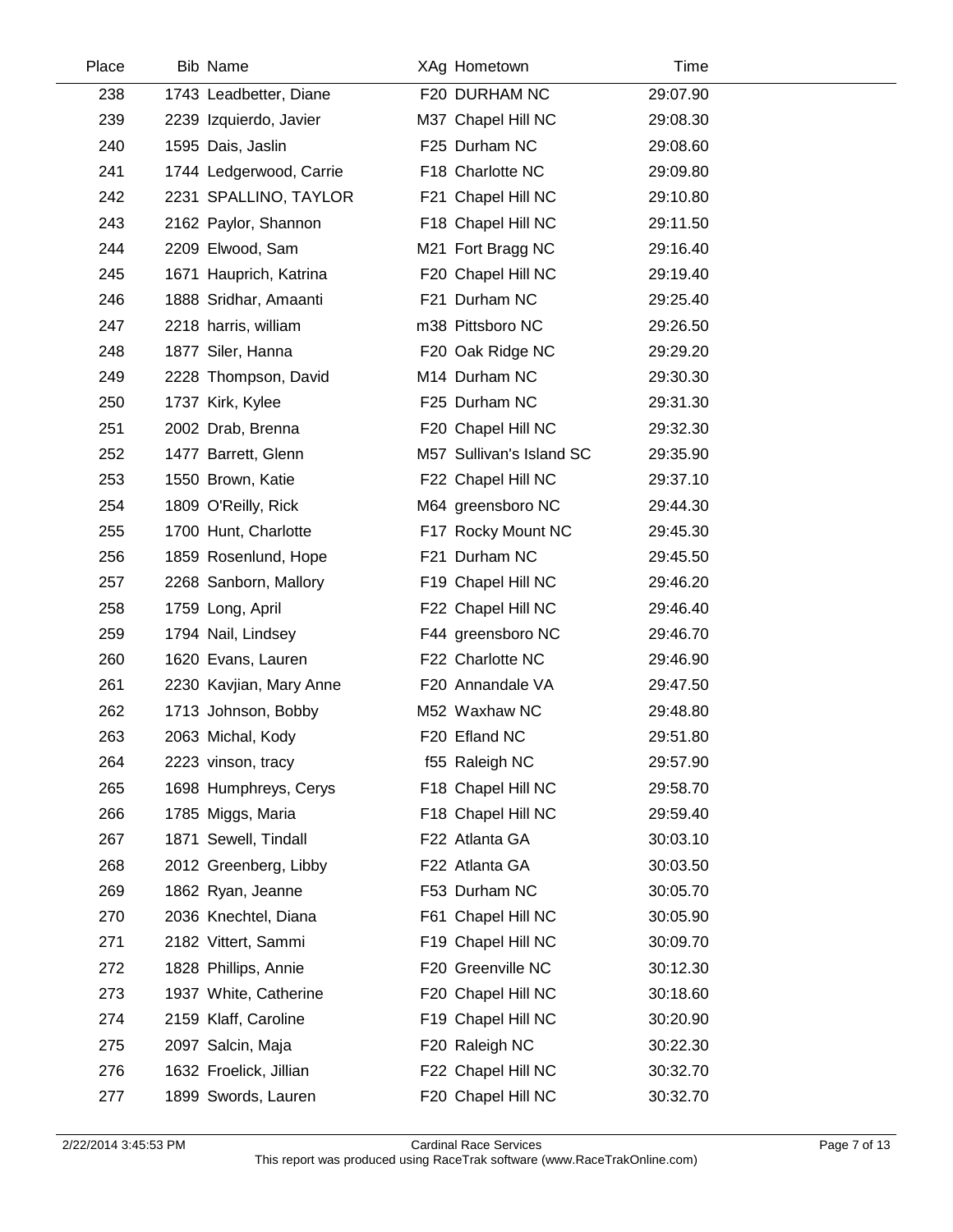| Place | <b>Bib Name</b>           | XAg Hometown          | Time     |  |
|-------|---------------------------|-----------------------|----------|--|
| 278   | 1617 Ellis, Blair         | F23 Washington DC     | 30:34.30 |  |
| 279   | 1679 Henley, Trevor       | M22 Mt. Airy NC       | 30:36.70 |  |
| 280   | 1889 Stanton, Julia       | F25 Chapel Hill NC    | 30:38.50 |  |
| 281   | 1721 Jones, Jeffrey       | M51 WILSON NC         | 30:40.20 |  |
| 282   | 1800 Nestico, John        | M63 Charlotte NC      | 30:46.20 |  |
| 283   | 1542 Breeden, Kathryn     | F24 Raleigh NC        | 30:48.00 |  |
| 284   | 2139 Hughes, Tammy        | F38 Haw River NC      | 30:49.90 |  |
| 285   | 1576 chong, jessica       | F25 Durham NC         | 30:50.90 |  |
| 286   | 1825 Peters, Amanda       | F25 Asheville NC      | 30:53.70 |  |
| 287   | 2195 Holland, Leslie      | F52 Greensboro NC     | 30:54.40 |  |
| 288   | 1980 Carver III, William  | M36 Roxboro NC        | 30:54.60 |  |
| 289   | 2043 Lee, Amanda          | F13 Durham NC         | 30:54.70 |  |
| 290   | 1834 Poeppinghaus, Cedric | M20 Durham NC         | 31:01.00 |  |
| 291   | 1660 Hannaman, Melissa    | F22 Durham NC         | 31:01.40 |  |
| 292   | 1847 Price, Kristina      | F35 Kings Mountain NC | 31:02.10 |  |
| 293   | 2183 Stricker, Meredith   | F24 Chapel Hill NC    | 31:05.50 |  |
| 294   | 2184 Wijaya, Michelle     | F25 Chapel Hill NC    | 31:06.00 |  |
| 295   | 1820 Pearce, Chandler     | F21 Raleigh NC        | 31:10.80 |  |
| 296   | 1686 Higgs, Bille         | M53 CARY NC           | 31:14.20 |  |
| 297   | 1992 Danieley, Sara       | F19 Burlington NC     | 31:14.90 |  |
| 298   | 2081 pannell, john        | m50 BURLINGTON NC     | 31:15.00 |  |
| 299   | 2040 Kowalczyk, Thomas    | M55 Lambertville NJ   | 31:15.60 |  |
| 300   | 2091 Raway, Andrew        | M27 Durham NC         | 31:19.90 |  |
| 301   | 1674 Hazel, Jay           | M50 Roxboro NC        | 31:22.60 |  |
| 302   | 2235 HAM, KATY            | F24 Durham NC         | 31:27.80 |  |
| 303   | 1967 Avara, Michele       | F24 Mebane NC         | 31:28.30 |  |
| 304   | 1629 Foster, Amanda       | F29 BURLINGTON NC     | 31:28.80 |  |
| 305   | 1682 Hernandez, Karina    | F22 Chapel Hill NC    | 31:29.10 |  |
| 306   | 1396 Asimos, Christie     | F53 Charlotte NC      | 31:31.40 |  |
| 307   | 2181 Wescott, Rachael     | F21 Chapel Hill NC    | 31:32.10 |  |
| 308   | 1854 Roberts, Caroline    | F20 Chapel Hill NC    | 31:32.90 |  |
| 309   | 2078 Ostrander, Caroline  | F22 RALEIGH NC        | 31:36.50 |  |
| 310   | 2102 Sheppard, Caitlin    | F20 Raleigh NC        | 31:37.40 |  |
| 311   | 2145 Moyer, Shannon       | F20 Chapel Hill NC    | 31:37.80 |  |
| 312   | 1637 Gavel, Michelle      | F19 Chapel Hill NC    | 31:38.10 |  |
| 313   | 1541 Breeden, Bea         | F21 Wilmington NC     | 31:40.00 |  |
| 314   | 2046 Lineberry, Rebecca   | F20 WAKE FOREST N     | 31:40.10 |  |
| 315   | 1986 Chronis, Taylor      | F20 Chapel Hill NC    | 31:40.40 |  |
| 316   | 1558 bunn, darleen        | F49 sims NC           | 31:42.20 |  |
| 317   | 2217 Thomposon, Meagan    | F22 Chapel Hill NC    | 31:43.90 |  |

 $\overline{a}$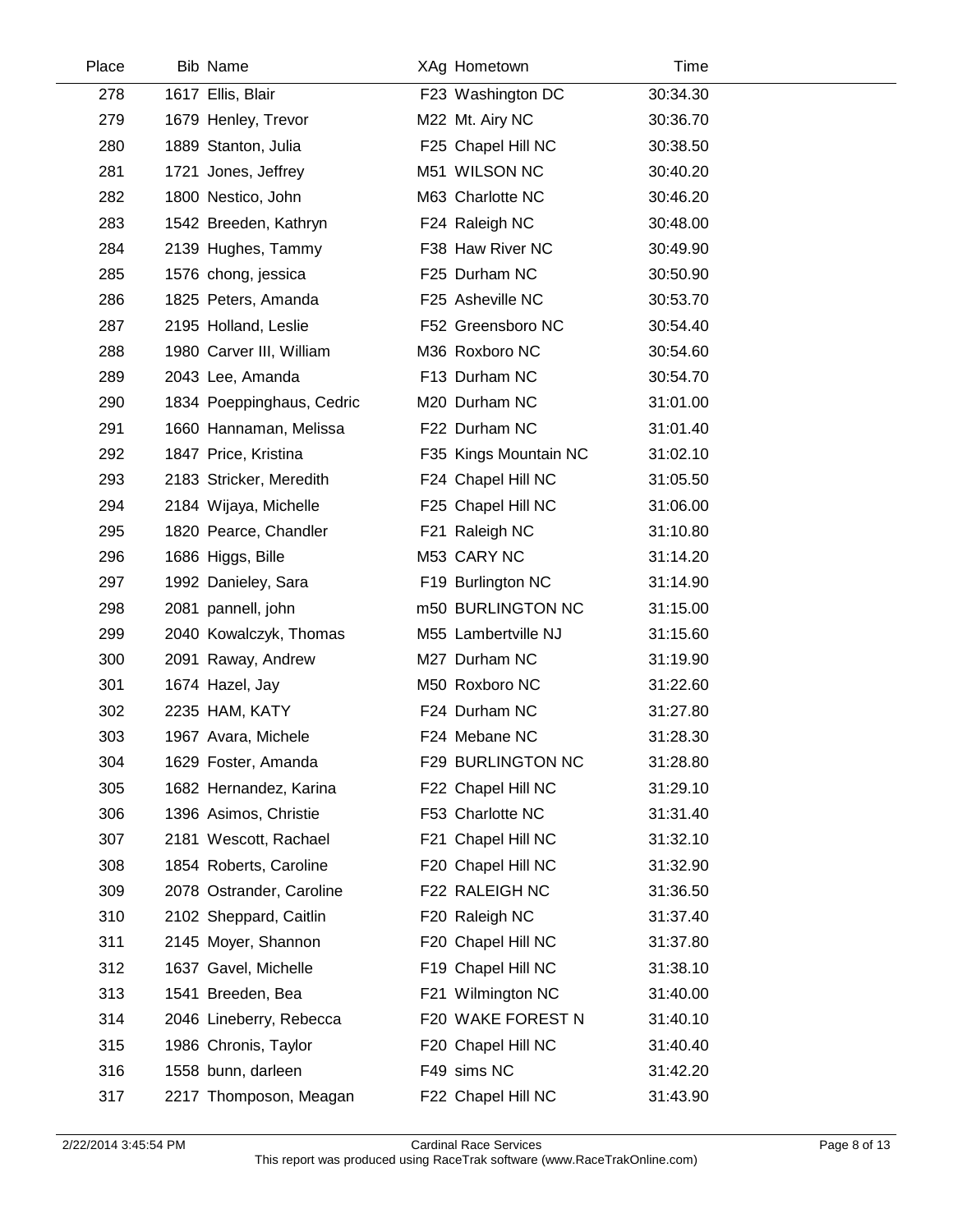| Place | Bib Name                | XAg Hometown        | Time     |  |
|-------|-------------------------|---------------------|----------|--|
| 318   | 1813 Ostrander, Lisa    | F55 RALEIGH NC      | 31:47.20 |  |
| 319   | 2146 Nieri, Olivia      | F14 Durham NC       | 31:51.70 |  |
| 320   | 1774 McGowan, James     | M46 Hillsborough NC | 31:56.50 |  |
| 321   | 2041 Kronenfeld, Sara   | F22 Greensboro NC   | 32:01.80 |  |
| 322   | 2024 Hughes, Jennifer   | F19 Chapel Hill NC  | 32:02.40 |  |
| 323   | 2130 Cass, Derek        | M20 Chapel Hill NC  | 32:02.60 |  |
| 324   | 1789 Morataya, Rosa     | F21 Chapel Hill NC  | 32:02.80 |  |
| 325   | 2143 McCraw, Dana       | F14 Chapel Hill NC  | 32:02.90 |  |
| 326   | 2074 Ntirugelegwa, Geno | F14 Durham NC       | 32:03.10 |  |
| 327   | 1644 Glick, Nicole      | F19 Gaithersburg MD | 32:03.60 |  |
| 328   | 1985 Cheney, Catherine  | F19 Rocky Mount NC  | 32:04.40 |  |
| 329   | 1895 STUTTS, JULIE      | F39 Rocky Mount NC  | 32:07.50 |  |
| 330   | 2165 Walker, Esten      | F17 Chapel Hill NC  | 32:09.90 |  |
| 331   | 2164 Walker, Rosamond   | F17 Chapel Hill NC  | 32:10.30 |  |
| 332   | 1832 Planer, Sara       | F20 Raleigh NC      | 32:13.30 |  |
| 333   | 1543 Breeden, Kathy     | F51 Morganton NC    | 32:14.20 |  |
| 334   | 2155 Hill, KJ           | M40 Durham NC       | 32:15.10 |  |
| 335   | 2106 Sparrow, Lindsey   | F18 Chapel Hill NC  | 32:15.20 |  |
| 336   | 2151 Whicker, Alyssa    | F18 Durham NC       | 32:15.20 |  |
| 337   | 1894 STUTTS, BRIAN      | M40 Rocky Mount NC  | 32:15.50 |  |
| 338   | 2152 Whicker, Olivia    | F11 Durham NC       | 32:17.30 |  |
| 339   | 1936 White, Bart        | M59 Raleigh NC      | 32:18.70 |  |
| 340   | 1934 White, Anderson    | F23 RALEIGH NC      | 32:20.20 |  |
| 341   | 2131 Duffy, Scott       | M57 Charlotte NC    | 32:28.30 |  |
| 342   | 1621 Evarrs, Dan        | M47 Cary NC         | 32:34.30 |  |
| 343   | 2133 Dunn, James        | M53 Sapphire NC     | 32:35.50 |  |
| 344   | 1663 Harper, Marian     | F24 Eugene OR       | 32:46.30 |  |
| 345   | 1716 Johnson, Sierra    | F25 Durham NC       | 32:46.50 |  |
| 346   | 1853 Riley, Lauren      | F22 Chapel Hill NC  | 32:47.60 |  |
| 347   | 1706 Janeira, Emily     | F19 Chapel Hill NC  | 32:49.10 |  |
| 348   | 2108 Stewart, Ashley    | F51 Charlotte NC    | 32:51.30 |  |
| 349   | 2053 Martin, Andrea     | F34 Mebane NC       | 32:51.60 |  |
| 350   | 1838 Poole, Sam         | M22 DURHAM NC       | 32:52.20 |  |
| 351   | 1559 bunn, james        | M53 sims NC         | 33:00.00 |  |
| 352   | 2203 Mooneyham, Kelly   | F24 Raleigh NC      | 33:02.20 |  |
| 353   | 2201 Mooneyham, Lisa    | F52 Raleigh NC      | 33:02.30 |  |
| 354   | 2178 Posada, Kaylyn     | F14 Durham NC       | 33:06.90 |  |
| 355   | 2177 Rouse, Nella       | F14 Durham NC       | 33:07.10 |  |
| 356   | 1790 Morgan, Brittany   | F20 Chapel Hill NC  | 33:08.00 |  |
| 357   | 1649 Graban, Krissy     | F24 Durham NC       | 33:10.00 |  |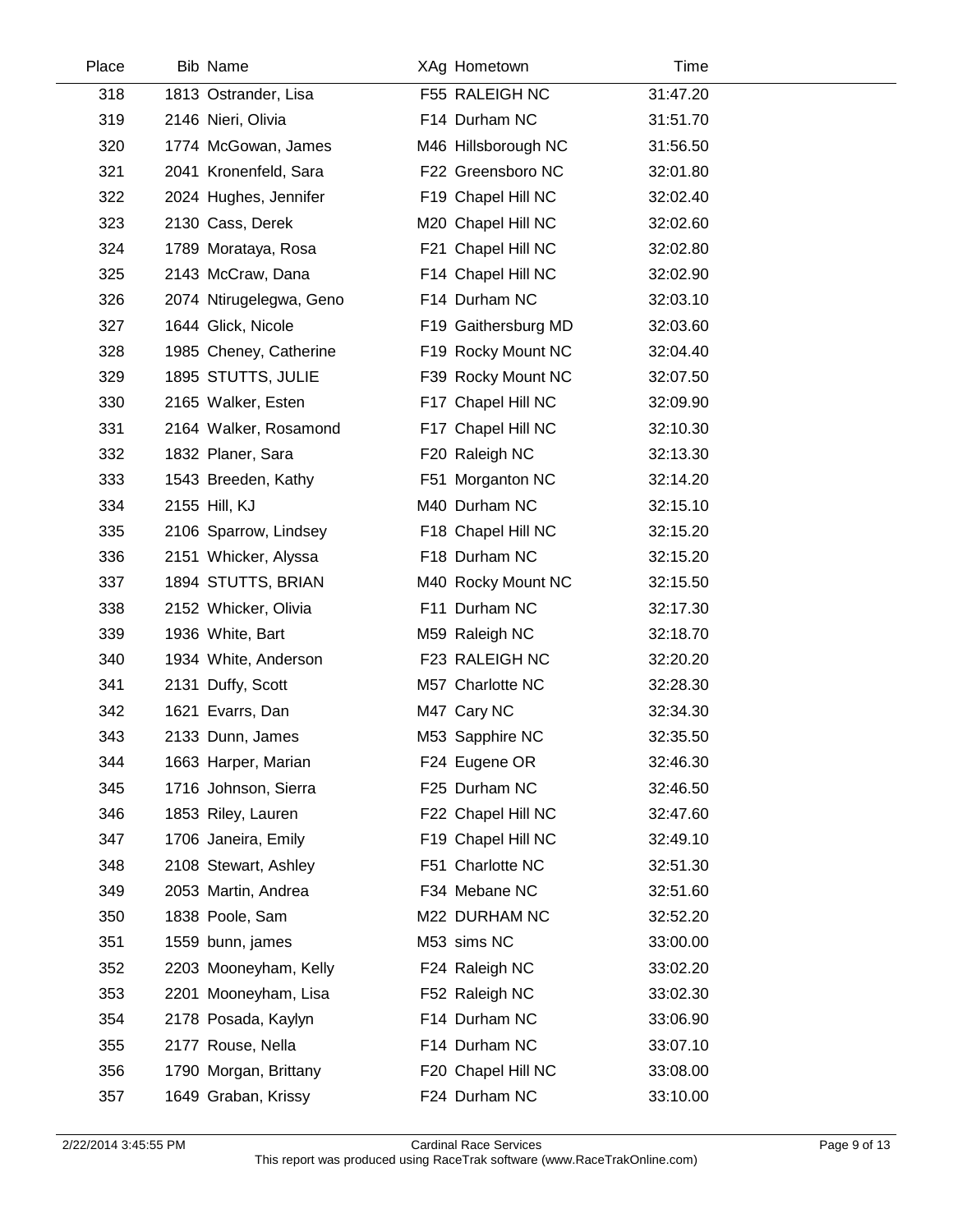| Place | <b>Bib Name</b>           |                | XAg Hometown           | Time     |  |
|-------|---------------------------|----------------|------------------------|----------|--|
| 358   | 1650 Graban, Michael      |                | M24 Durham NC          | 33:10.00 |  |
| 359   | 1673 Hazel, Ashlyn        |                | F18 Chapel Hill NC     | 33:11.30 |  |
| 360   | 1370 Angel, Whitlee       |                | F20 Mt. Airy NC        | 33:17.90 |  |
| 361   | 1519 Baud, Nicholas       |                | M27 Raleigh NC         | 33:18.80 |  |
| 362   | 1563 Canosa, Emily        |                | F21 Chapel Hill NC     | 33:20.30 |  |
| 363   | 1604 Derouin, Paige       |                | F23 Littleton NC       | 33:20.50 |  |
| 364   | 1991 Crenshaw, Mary Lou   |                | F53 BURLINGTON NC      | 33:23.80 |  |
| 365   | 2179 Teseny, Kelly        |                | F14 Durham NC          | 33:25.00 |  |
| 366   | 2073 Nshatsi, Rehema      |                | F17 Durham NC          | 33:26.10 |  |
| 367   | 2001 Doby, Caroline       |                | F19 Kannapolis NC      | 33:26.50 |  |
| 368   | 1565 Carbonell, Frine     |                | F48 Chapel Hill NC     | 33:32.90 |  |
| 369   | 2037 Knight, Kelsey       |                | F21 Chapel Hill NC     | 33:34.20 |  |
| 370   | 2194 Williams, Tianna     |                | F21 Chapel Hill NC     | 33:34.50 |  |
| 371   | 2206 Mead, Tessa          |                | F6 Chapel Hill NC      | 33:42.80 |  |
| 372   | 2204 Calakos, Nicole      |                | F46 Chapel Hill NC     | 33:45.00 |  |
| 373   | 1661 Harbold, Chris       |                | F39 Mebane NC          | 33:50.70 |  |
| 374   | 2198 Warren, Jamie        |                | M24 Charlotte NC       | 33:52.20 |  |
| 375   | 1532 Boggs, Caroline      |                | F31 Raleigh NC         | 34:14.30 |  |
| 376   | 1715 Johnson, Meagan      |                | F22 Biscoe NC          | 34:14.40 |  |
| 377   | 2207 taylor, madeline     |                | F25 Durham NC          | 34:14.80 |  |
| 378   | 1734 Kerins, Stacy        |                | F35 Mebane NC          | 34:21.20 |  |
| 379   | 1887 Spoeneman, Lauren    |                | F21 Davidson NC        | 34:24.30 |  |
| 380   | 1792 Muckerman, McKenzie  |                | F21 Raleigh NC         | 34:37.90 |  |
| 381   | 2010 Grady, Elizabeth     |                | F18 Chapel Hill NC     | 34:45.50 |  |
| 382   | 1730 Karlovich, Chloe     |                | F19 Fred VA            | 34:56.00 |  |
| 383   | 1731 Karsten, Alexander   |                | M21 Raleigh NC         | 34:56.10 |  |
| 384   | 1922 Vulimiri, Madhu      |                | F21 Morrisville NC     | 34:56.90 |  |
| 385   | 1861 Ruffing, Allison     |                | F16 Durham NC          | 35:04.10 |  |
| 386   | 2163 Dengler, Anna        |                | F17 Durham NC          | 35:04.20 |  |
| 387   | 2221 Powers, Bill         |                | M79 Chapel Hill NC     | 35:08.50 |  |
| 388   | 1587 coltrane, jim        |                | M61 Greensboro NC      | 35:10.40 |  |
| 389   | 936 Adams, Jim            |                | M61 Raleigh NC         | 35:10.60 |  |
| 390   | 1766 Martin, Jasmine      |                | F19 Chapel Hill NC     | 35:17.30 |  |
| 391   | 1761 LUCIER, Amanda       |                | F21 Chapel Hill NC     | 35:22.10 |  |
| 392   | 1835 Pohlabel, Lelia      |                | F44 Hillsborough NC    | 35:28.00 |  |
| 393   | 2192 Dibble, Hannah       |                | F21 Charlotte NC 28209 | 35:29.20 |  |
| 394   | 1978 Bunch, Lauren        |                | F19 Edenton NC         | 35:34.40 |  |
| 395   | 2219 Palmer, Reid Palmer  |                | M21 Charlotte NC       | 35:36.70 |  |
| 396   | 2265 Unknown, 13          | U <sub>0</sub> |                        | 35:47.20 |  |
| 397   | 2077 Ordonez, Christopher |                | M11 Chapel Hill NC     | 35:47.40 |  |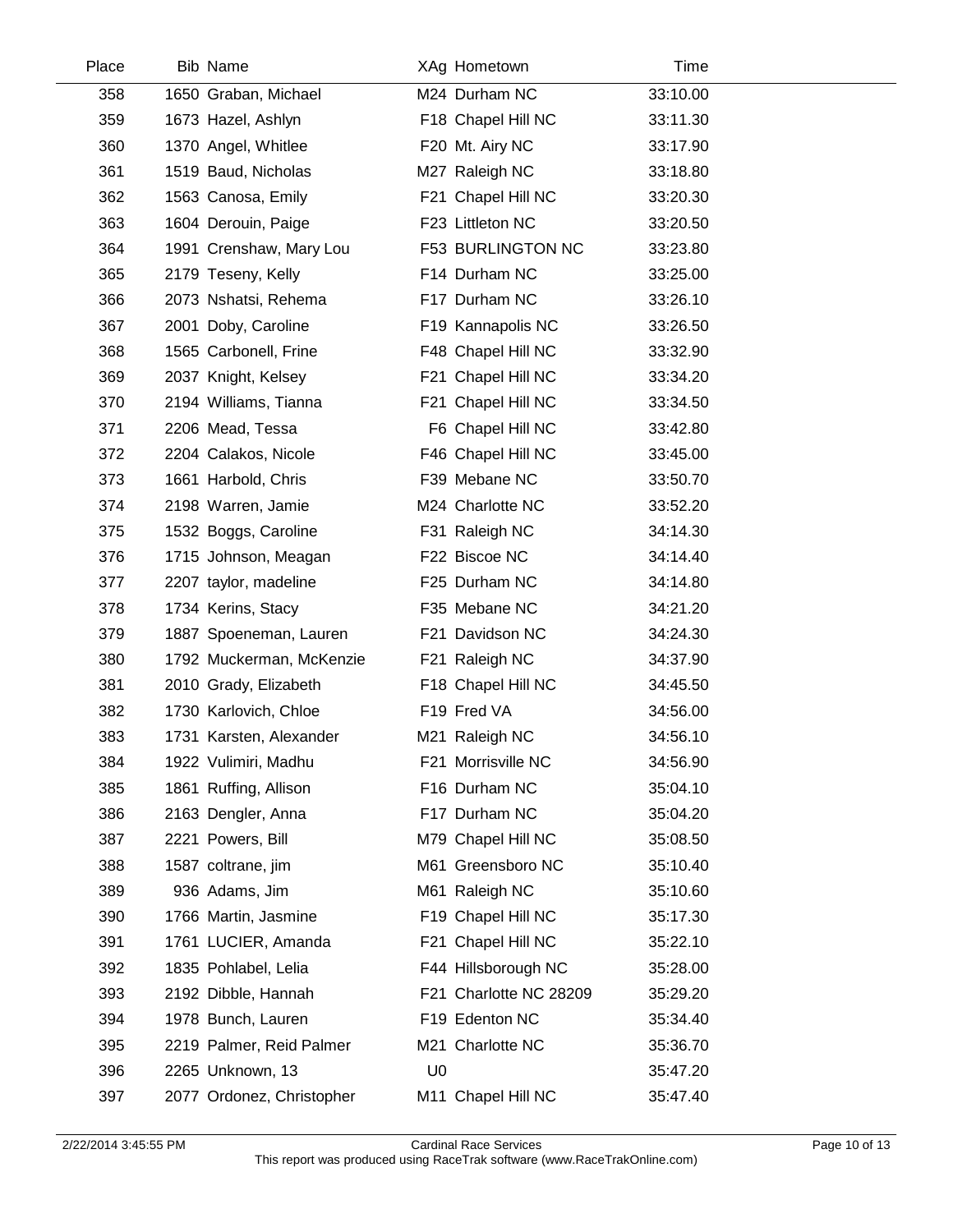| Place | <b>Bib Name</b>             | XAg Hometown         | Time     |  |
|-------|-----------------------------|----------------------|----------|--|
| 398   | 1639 Gehle, Daniel          | M21 Chapel Hill NC   | 35:48.00 |  |
| 399   | 1413 Badanes, Lara          | F38 Raleigh NC       | 35:55.90 |  |
| 400   | 2140 Judd, Kamryn           | F14 Durham NC        | 36:07.60 |  |
| 401   | 1677 Helpingstine, Beth     | F52 Chapel Hill NC   | 36:10.90 |  |
| 402   | 1680 Herman, Dana           | F36 Mebane NC        | 36:32.90 |  |
| 403   | 1732 Karsten, Randy         | M52 Raleigh NC       | 36:38.20 |  |
| 404   | 1588 Connelly, Emily        | F20 Chapel Hill NC   | 36:41.20 |  |
| 405   | 933 Adamo, Florence         | F37 Durham NC        | 36:48.00 |  |
| 406   | 1676 Hazel, Kim             | F49 Roxboro NC       | 36:48.50 |  |
| 407   | 1769 Mattox, Lyn            | F17 Chapel Hill NC   | 36:51.50 |  |
| 408   | 2134 Dunn, Tyler            | M26 Sapphire NC      | 36:51.60 |  |
| 409   | 2132 Dunn, Denice           | F50 Sapphire NC      | 37:01.20 |  |
| 410   | 2023 Huang, Herman          | M47 Raleigh NC       | 37:20.20 |  |
| 411   | 1773 McCormick, Stephanie   | F19 Chapel Hill NC   | 37:35.50 |  |
| 412   | 1592 Creech, Griffin        | M20 Chapel Hill NC   | 37:35.50 |  |
| 413   | 1966 Ashman, Amber          | F15 DURHAM NC        | 37:36.00 |  |
| 414   | 1602 Davis, Jennifer        | F22 Raleigh NC       | 38:26.90 |  |
| 415   | 2266 Pedersen, Eve          | F33 Raleigh NC       | 38:45.20 |  |
| 416   | 1539 Brady, Ruth            | F16 Beaufort NC      | 38:53.60 |  |
| 417   | 1538 Brady, Carolyn         | F54 Beaufort NC      | 38:55.50 |  |
| 418   | 1945 Williams Reid, Tori    | F45 Hillsborough NC  | 39:04.80 |  |
| 419   | 2117 Underwood, Warner      | F22 Chapel Hill NC   | 39:11.00 |  |
| 420   | 1951 Wright, Amanda         | F40 Raleigh NC       | 39:26.40 |  |
| 421   | 2075 O'Brien, Beth          | F47 Durham NC        | 39:30.10 |  |
| 422   | 1949 Willis, Jillian        | F29 Arlington VA     | 39:31.10 |  |
| 423   | 2123 Whited, Celia          | F30 Raleigh NC       | 39:31.30 |  |
| 424   | 1675 Hazel, Kenley          | F13 Roxboro NC       | 39:33.20 |  |
| 425   | 1787 Mincey, Lauren         | F22 CARY NC          | 39:34.20 |  |
| 426   | 1788 Mitchell, Sydney       | F18 Greensboro NC    | 39:36.70 |  |
| 427   | 1526 Bennett, Katie         | F31 Durham NC        | 39:45.30 |  |
| 428   | 1884 Spencer, Taylor        | F21 Gastonia NC      | 40:06.60 |  |
| 429   | 2212 ROSEMOND, Anna         | F18 Durham NC        | 40:21.10 |  |
| 430   | 1886 Spitz, Kathleen        | F57 Chapel Hill NC   | 41:18.00 |  |
| 431   | 1990 Cram, Ashley           | F15 greensboro NC    | 41:23.00 |  |
| 432   | 2035 Knapp, Ellen           | F16 greensboro NC    | 41:23.00 |  |
| 433   | 1753 Lima, Isabella         | F14 Chapel Hill NC   | 42:03.10 |  |
| 434   | 2147 Ponder, Evelyn         | F11 Durham NC        | 42:04.70 |  |
| 435   | 1707 Jarrard, Mary Bess     | F55 athens GA        | 42:07.10 |  |
| 436   | 1929 Walsh, Michael         | M73 Holly Springs NC | 42:19.40 |  |
| 437   | 1931 weisenfeld, leigh anne | F38 Hillsborough NC  | 42:42.00 |  |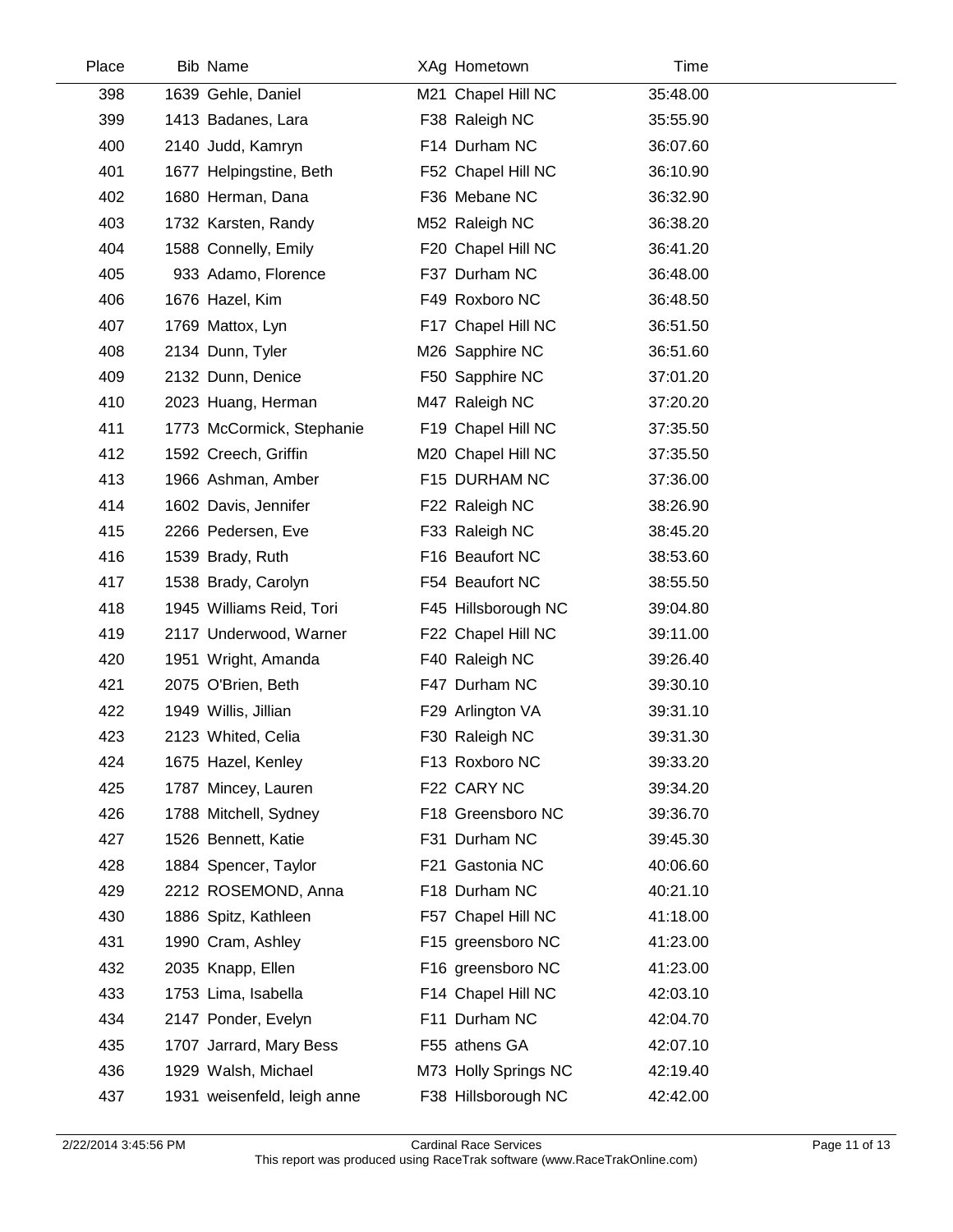| 438 | 1608 Doby, Ashlyn         | F21 Kannapolis NC      | 42:42.50 |  |
|-----|---------------------------|------------------------|----------|--|
| 439 | 1925 Vynalek, Pam         | F58 Clemmons NC        | 42:51.30 |  |
| 440 | 1923 Vynalek, Jack        | M63 Clemmons NC        | 42:55.90 |  |
| 441 | 2176 Lanier, Addie        | F14 Durham NC          | 43:14.60 |  |
| 442 | 2215 Ziglar, Megan        | F47 Chapel Hill NC     | 43:18.70 |  |
| 443 | 2216 Ziglar, William      | M50 Chapel Hill NC     | 43:19.30 |  |
| 444 | 2186 Rosenow, Conner      | F21 Chapel Hill NC     | 43:41.50 |  |
| 445 | 1534 Boone, Carrie        | F21 High Point NC      | 43:45.80 |  |
| 446 | 1824 Perel, Erica         | F37 Hillsborough NC    | 44:02.50 |  |
| 447 | 1799 Nelson, Marty        | F46 Hillsborough NC    | 44:02.80 |  |
| 448 | 2031 Kearney, Anna        | F24 Seven Springs NC   | 44:42.70 |  |
| 449 | 1970 Best, Casey          | M25 Hillsborough NC    | 44:43.00 |  |
| 450 | 2180 Fernandez, Gabrielle | F21 Chapel Hill NC     | 44:55.30 |  |
| 451 | 2084 Pecunia, David       | M22 Chapel Hill NC     | 45:02.30 |  |
| 452 | 1806 Nygren, Eric         | M34 Pittsboro NC       | 45:23.40 |  |
| 453 | 1805 Nygren, Analee       | F7 Pittsboro NC        | 45:24.00 |  |
| 454 | 2150 Smithdeal, Gwynn     | F46 Advance NC         | 45:42.70 |  |
| 455 | 1672 Hayes, Brandie       | F26 Timberlake NC      | 46:34.30 |  |
| 456 | 1780 mcmullen, amy        | F39 Hillsborough NC    | 47:12.40 |  |
| 457 | 1786 Mincey, Judith       | F51 CARY NC            | 47:33.80 |  |
| 458 | 2154 Hernandez, Cristian  | M18 Chapel Hill NC     | 48:17.70 |  |
| 459 | 2166 Thomas, Taylor       | F22 Chapel Hill NC     | 48:31.50 |  |
| 460 | 1779 McLamb, Alycia       | F21 Clinton NC         | 48:34.60 |  |
| 461 | 2090 Rambo, Brittnee      | F24 RALEIGH NC         | 48:34.70 |  |
| 462 | 1651 GRAY, ELIZABETH      | F36 Mebane NC          | 48:36.50 |  |
| 463 | 2187 Wolf, Sophia         | F22 Durham NC          | 48:57.70 |  |
| 464 | 2225 eriksson, teresa     | F41 Chapel Hill NC     | 49:43.50 |  |
| 465 | 2174 Stavrolakis, Allie   | F22 Greensboro NC      | 49:43.60 |  |
| 466 | 1552 broyles, brad        | M48 Raleigh NC         | 50:37.60 |  |
| 467 | 1775 McGowan, Jennifer    | F48 Hillsborough NC    | 50:58.30 |  |
| 468 | 1606 Dibble, Leslie       | F56 Charlotte NC 28209 | 52:08.70 |  |
| 469 | 1553 Brubaker, Ellie      | F19 Chapel Hill NC     | 52:36.90 |  |
| 470 | 2087 Poole, Betsy         | F54 DURHAM NC          | 52:45.90 |  |
| 471 | 2233 Winter, Paul         | M49 Raleigh NC         | 52:46.60 |  |
| 472 | 1607 Dibble, Parkes       | M53 Charlotte NC 28209 | 52:46.60 |  |
| 473 | 2188 Kokenes, Rachel      | F21 charlotte NC       | 53:06.00 |  |
| 474 | 2061 merritt, debra       | f51 Elon NC            | 54:27.30 |  |
| 475 | 1726 Jones, Troy          | M16 Raleigh NC         | 54:38.80 |  |
| 476 | 2236 Peters, Missy        | F16 WAKE FOREST N      | 55:20.60 |  |
| 477 | 1815 Parker, Wayland      | M61 wilson NC          | 55:33.10 |  |